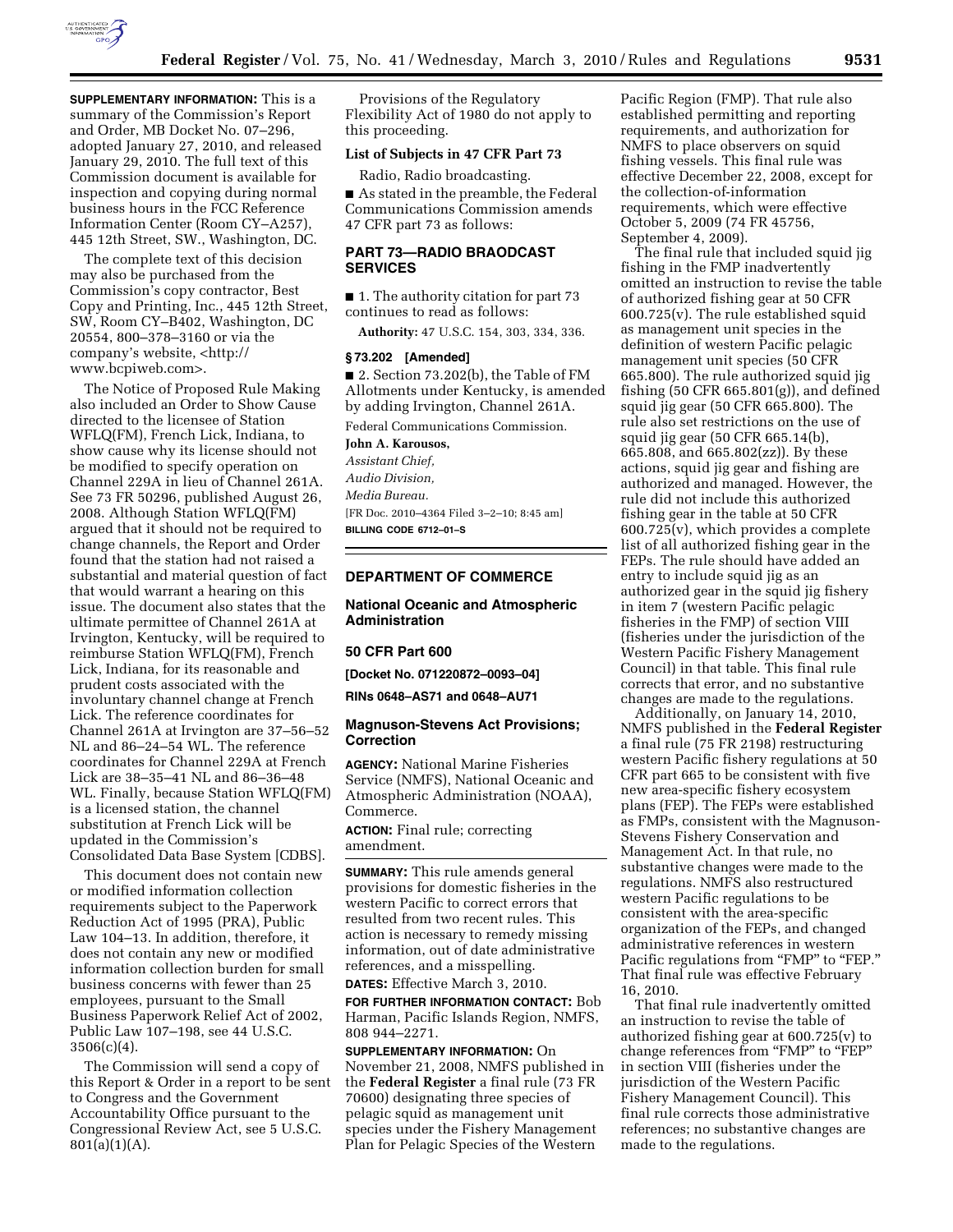This rule also corrects the spelling of the word "fishery," which was misspelled as ''fisher'' in item 7.A of section VIII of the table.

# **Classification**

Pursuant to 5 U.S.C. 553(b)(B), the Assistant Administrator for Fisheries, NOAA, (AA) finds good cause to waive prior notice and opportunity for public comment, as such notice and comment would be unnecessary. These procedures are unnecessary because the regulations were subject to notice and comment when originally implemented, and no substantive changes are being made pursuant to this final rule. The only actions currently being taken are to remedy missing or incorrect administrative information. Pursuant to 5 U.S.C. 553(d), the 30–day delay in

effectiveness does not apply to this rule because it is not a substantive rule.

Because notice and opportunity for comment are not required pursuant to 5 U.S.C. 553, or any other law, the analytical requirements of the Regulatory Flexibility Act are inapplicable. Therefore, a final regulatory flexibility analysis is not required and one has not been prepared. This rule is exempt from review under Executive Order 12866.

# **List of Subjects in 50 CFR Part 600**

Authorized fishing gear, Fisheries, Fishing, Western Pacific.

Dated: February 25, 2010.

**Eric C. Schwaab,**  *Assistant Administrator for Fisheries, National Marine Fisheries Service.* 

■ For the reasons set out in the preamble, 50 CFR part 600 is correctly amended as follows:

# **PART 600—MAGNUSON-STEVENS ACT PROVISIONS**

■ 1. The authority citation for part 600 continues to read as follows:

**Authority:** 16 U.S.C. 1801 *et seq.*  ■ 2. In the table at §  $600.725(v)$ , revise the entries in section VIII for western Pacific Fisheries to read as follows:

#### **§ 600.725. General prohibitions.**

\* \* \* \* \* (v) \* \* \*

| Fishery                                                                   | Authorized gear types                                                                                   |
|---------------------------------------------------------------------------|---------------------------------------------------------------------------------------------------------|
|                                                                           |                                                                                                         |
| $\star$<br>$\star$<br>$\star$                                             |                                                                                                         |
| VIII. Western Pacific Fishery Management Council                          |                                                                                                         |
| 1. Western Pacific Crustacean Fishery (FMP) (Fishery Ecosystem Plan, FEP) | Trap, hand harvest, hoop net.                                                                           |
| 2. Western Pacific Crustacean Fishery (Non-FEP):                          |                                                                                                         |
| A. Commercial fishery                                                     | A. Gillnet, hand harvest, hoop net,<br>spear, snare, trap, trawl.                                       |
| <b>B.</b> Recreational fishery                                            | B. Gillnet, hand harvest, hoop net,<br>spear, snare, trap.                                              |
| C. Charter fishery                                                        | C. Hand harvest, spear.                                                                                 |
| 3. Western Pacific Precious Corals Fishery (FEP):                         |                                                                                                         |
| A. Tangle net dredge fishery                                              | A. Tangle net dredge.                                                                                   |
| B. Submersible fishery                                                    | B. Submersible.                                                                                         |
| C. Dive fishery                                                           | C. Hand harvest.                                                                                        |
| D. Recreational fishery                                                   | D. Hand harvest.                                                                                        |
| 4. Western Pacific Precious Corals Fishery (Non-FEP)                      | Hand harvest, submersible, tangle<br>net dredge.                                                        |
| 5. Western Pacific Bottomfish and Seamount Groundfish Fishery (FEP):      |                                                                                                         |
| A. Bottomfish hook-and-line fishery                                       | A. Bandit gear, buoy gear, handline,<br>hook and line, rod and reel, hand<br>harvest.                   |
| B. Seamount groundfish fishery                                            | B. Longline, trawl.                                                                                     |
| C. Bottom longline fishery                                                | C. Longline, hook and line.                                                                             |
| D. Trap fishery                                                           | D. Trap.                                                                                                |
| E. Spear fishery                                                          | E. Spear, powerhead.                                                                                    |
| 6. Western Pacific Bottomfish and Seamount Groundfish Fishery (Non-FEP):  |                                                                                                         |
| A. Commercial fishery                                                     | A. Bandit gear, buoy gear, gillnet,<br>handline, hook-and-line, longline, rod<br>and reel, spear, trap. |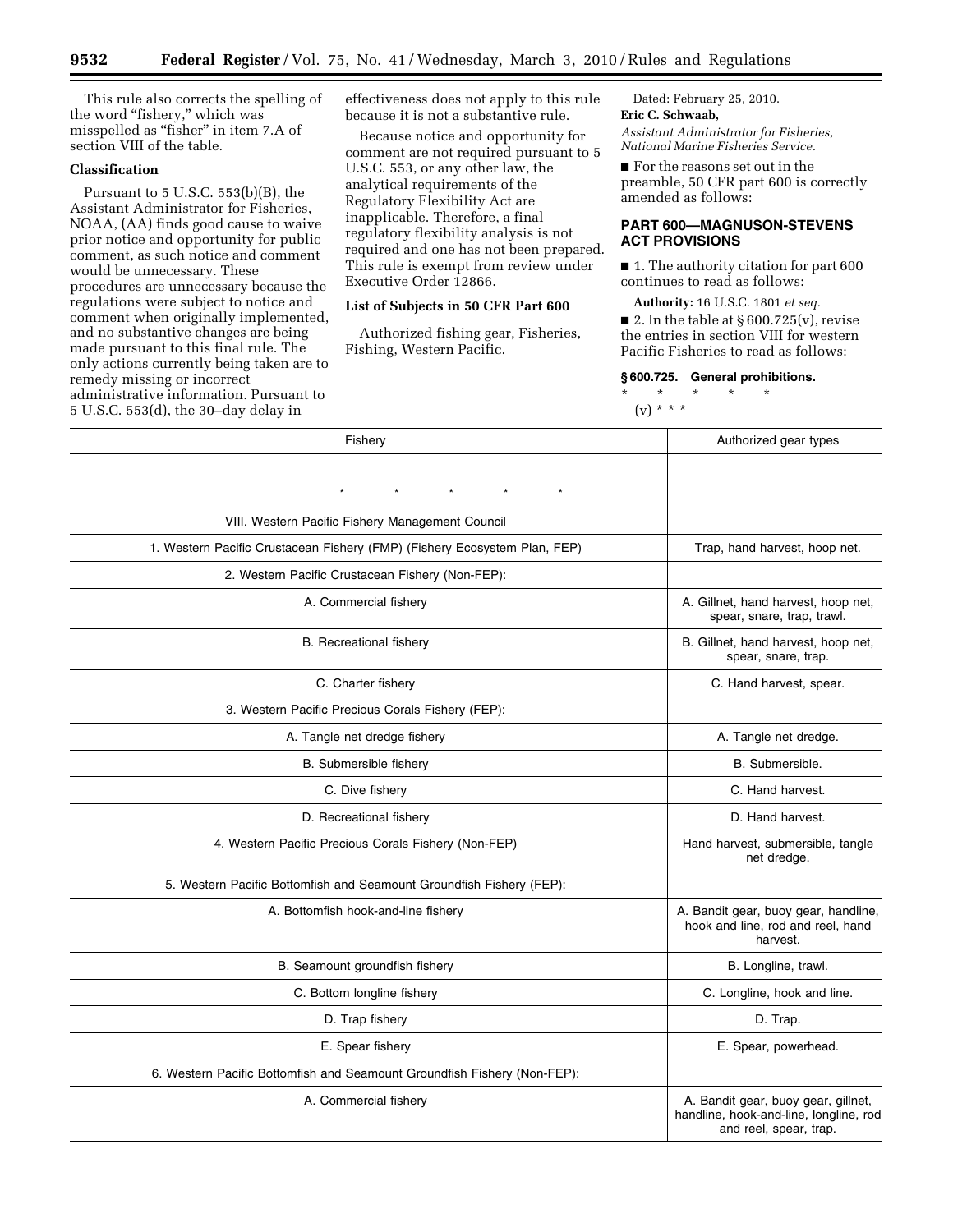| Fishery                                                 | Authorized gear types                                                                                                                 |
|---------------------------------------------------------|---------------------------------------------------------------------------------------------------------------------------------------|
| B. Recreational fishery                                 | B. Bandit gear, buoy gear, Gillnet,<br>handline, hook and line, longline, rod<br>and reel, spear, trap, slurp gun, hand<br>harvest.   |
| C. Charter fishery                                      | C. Bandit gear, buoy gear, handline,<br>hook-and-line, rod and reel, spear.                                                           |
| 7. Western Pacific Pelagics Fishery (FEP):              |                                                                                                                                       |
| A. Longline Fishery                                     | A. Longline.                                                                                                                          |
| B. Hook and line fishery                                | B. Bandit gear, buoy gear, handline,<br>hook and line, rod and reel.                                                                  |
| C. Purse seine fishery                                  | C. Lampara net, purse seine.                                                                                                          |
| D. Spear fishery                                        | D. Spear, powerhead.                                                                                                                  |
| E. Squid jig fishery                                    | E. Squid jig.                                                                                                                         |
| 8. Western Pacific Pelagics Fishery (Non-FEP):          |                                                                                                                                       |
| A. Recreational fishery                                 | A. Bandit gear, buoy gear, dip net,<br>handline, hook and line, hoop net,<br>powerhead, rod and real, spear.                          |
| <b>B.</b> Commercial fishery                            | B. Bandit gear, buoy gear, dip net,<br>handline, hook and line, hoop net,<br>powerhead, rod and reel, spear.                          |
| C. Charter fishery                                      | C. Bandit gear, buoy gear, dip net,<br>handline, hook and line, hoop net,<br>powerhead, rod and reel, spear.                          |
| 9. Western Pacific Coastal Pelagics Fishery (Non-FEP)   | Bandit gear, buoy gear, dip net,<br>gillnet, handline, hook and line, hoop<br>net, lampara net, purse seine, rod<br>and reel, spear.  |
| 10. Western Pacific Squid and Octopus Fishery (Non-FEP) | Bandit gear, hand harvest, hook and<br>line, rod and reel, spear, trap.                                                               |
| 11. Western Pacific Coral Reef Fishery (Non-FEP)        | Allowable chemical, barrier net, dip<br>net, gillnet, hand harvest, seine,<br>slurp gun, trap, spear, rod and reel,<br>hook and line. |
| 12. Recreational Fishery (Non-FEP)                      | Rod and reel, hook and line,<br>handline, hand harvest, spear.                                                                        |
| 13. Commercial Fishery (Non-FEP)                        | Trawl, gillnet, hook and line, longline,<br>handline, rod and reel, bandit gear,<br>cast net, spear.                                  |
|                                                         |                                                                                                                                       |